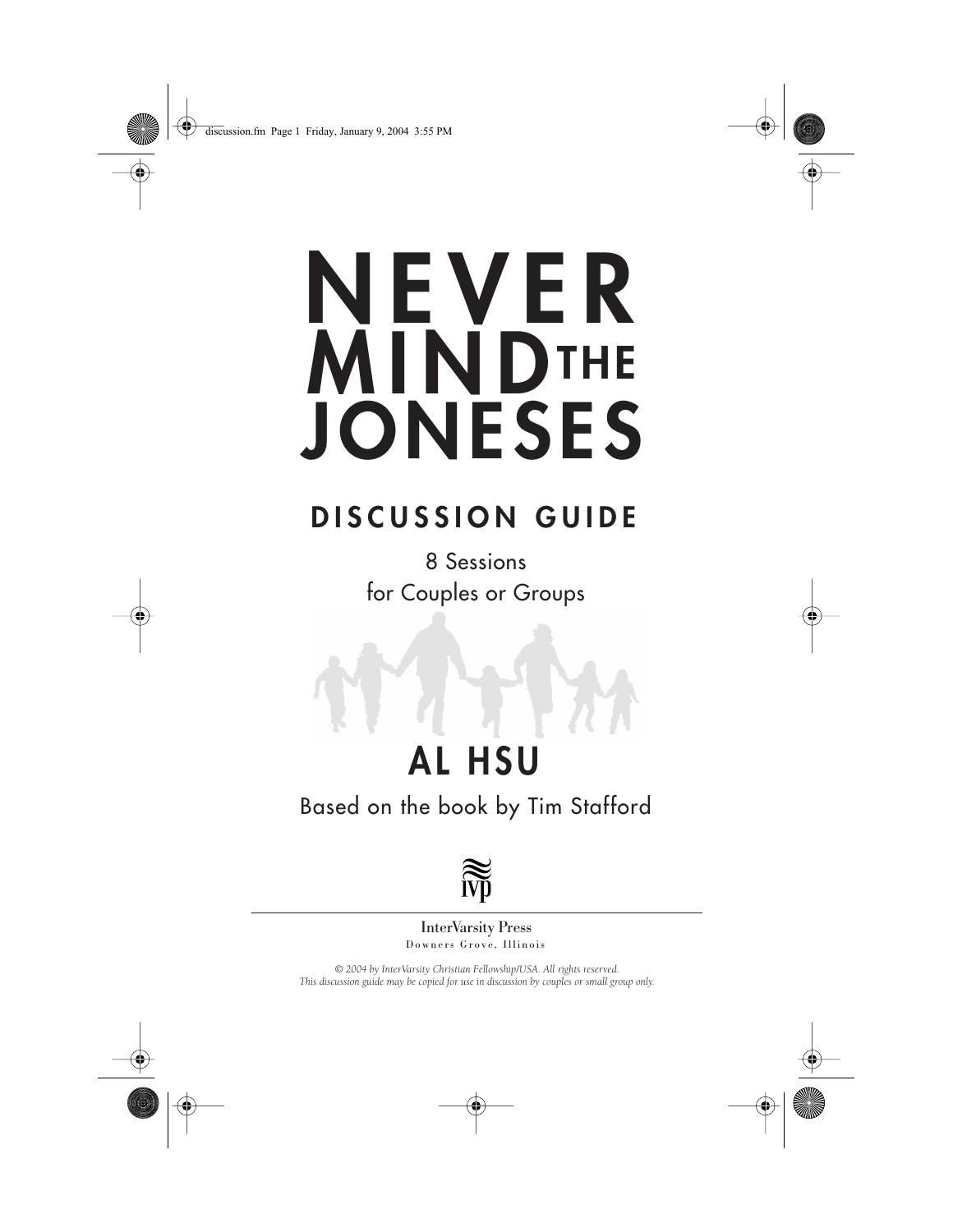discussion.fm Page 2 Friday, January 9, 2004 3:55 PM

his discussion guide can be used to facilitate a small group or Sunday school class based on Tim Stafford's book *Never Mind the Joneses: Building Core Christian Values in a Way That Fits Your Family.* If members of the group are all reading the book, in addition to the following discussion questions, leaders may also ask questions like, "What parts of this chapter struck you the most? Did you underline or highlight anything that was particularly meaningful to you?" These questions may also be used by individual couples to help each other work through and apply the concepts of the book.

#### SESSION 1: FAMILY CULTURE AND VALUES *(INTRODUCTION AND CHAPTERS 1 & 2)*

- 1. What does the author mean by the phrase "family culture"? How do you respond to this concept?
- 2. Some families have a "sports culture," others have a "musical culture." How would you describe the culture of your family of origin? Your spouse's family of origin?
- 3. How is the family culture for your immediate family like the culture of your families of origin? How is it different?
- 4. What makes your family different from every other? What is something distinctive about how your family does things?
- 5. Think about some of your family's habits or ways of doing things.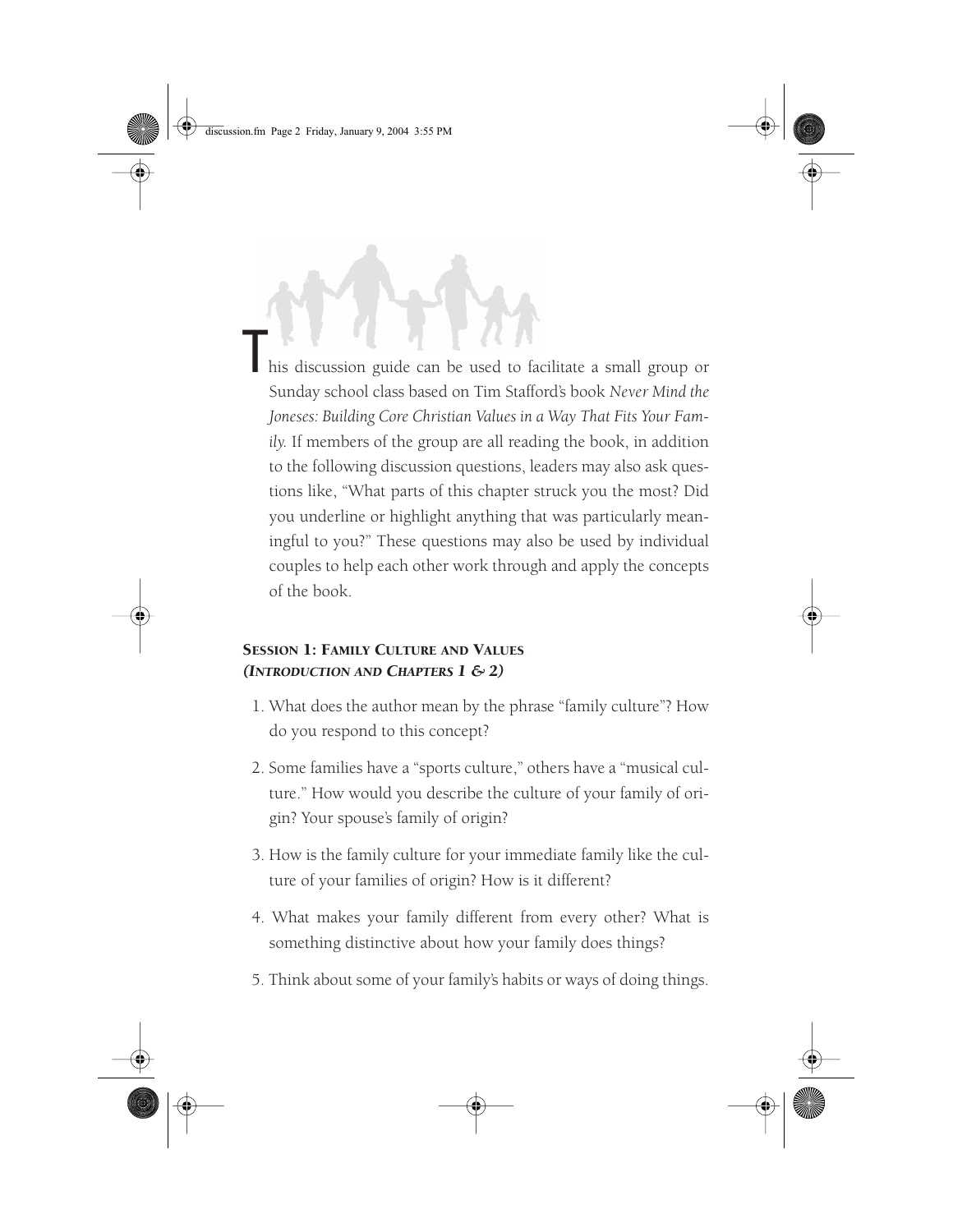discussion.fm Page 3 Friday, January 9, 2004 3:55 PM

NEVER MIND THE JONESES DISCUSSION GUIDE

What underlying values might motivate these family culture patterns?

6. What activities or behaviors do you see your children picking up from you?

What values might have been transmitted to them from the family culture you have created?

- 7. What areas of brokenness do you see in your family culture?
- 8. How have you seen God work in your family despite these broken places?

#### SESSION 2: GOD AND OTHERS *(CHAPTERS 3 & 4)*

- 1. Did your family of origin model ways to put God first? If so, describe what they did. If not, describe things they didn't do that you want to change for your own family.
- 2. The author describes some parents as being too legalistic and heavy-handed with their faith, and others as being too permissive and hands-off. Which temptation is more likely for your family? What might a more balanced position look like for you?
- 3. What rituals or activities does your family practice to put God first?
- 4. Which ideas for putting God first found in chapter three jump out at you as something you'd like to try?
- 5. What is your family's approach to church involvement? To tithing?

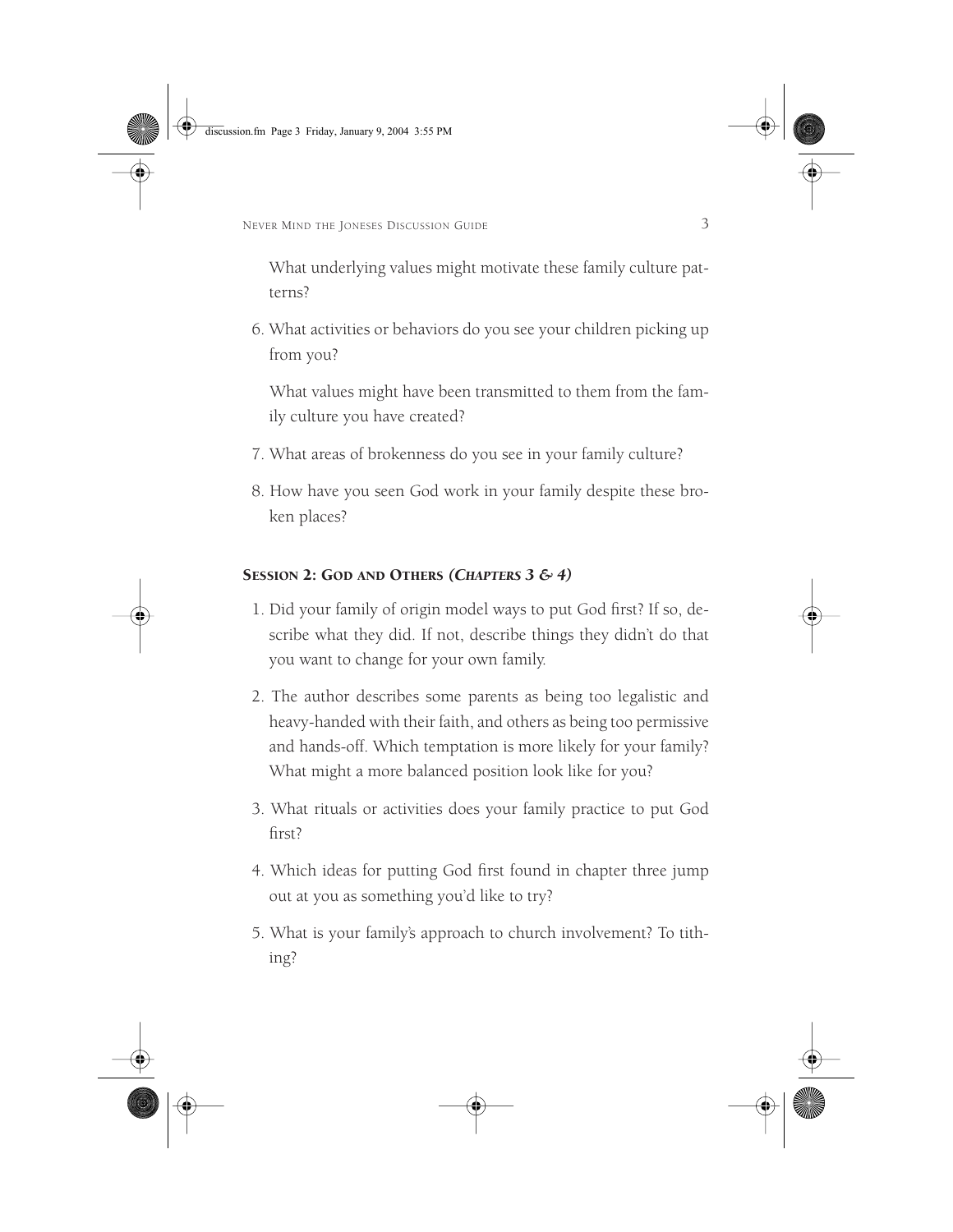discussion.fm Page 4 Friday, January 9, 2004 3:55 PM

4 NEVER MIND THE JONESES DISCUSSION GUIDE

- 6. What is the relationship between loving God and loving other people? How do activities doing one flow into the other?
- 7. In what ways does your family show concern for others?
- 8. What kinds of volunteer service fit the interests and personalities of you and your children?
- 9. How does your family practice hospitality?
- 10. When have you seen a family (yours or others) reach out and care for someone outside its usual circles?

#### SESSION 3: WORK AND TRUTHFULNESS *(CHAPTERS 5 & 6)*

- 1. Describe your first job. What do you find most memorable about it?
- 2. What values or lessons did you learn from that job?
- 3. How did your parents teach you the value of work?
- 4. Chores, jobs, schoolwork, sports, music and other activities can all contribute to a good work ethic. Which of these are most valued in your family culture? How so?
- 5. What projects have you worked on together as a whole family?

What did you learn from the experience?

- 6. When you were a child, did you ever get caught telling a lie? How did your parents respond?
- 7. How does your family culture affirm the value of truthfulness?
- 8. What might a zero-tolerance policy look like for your family?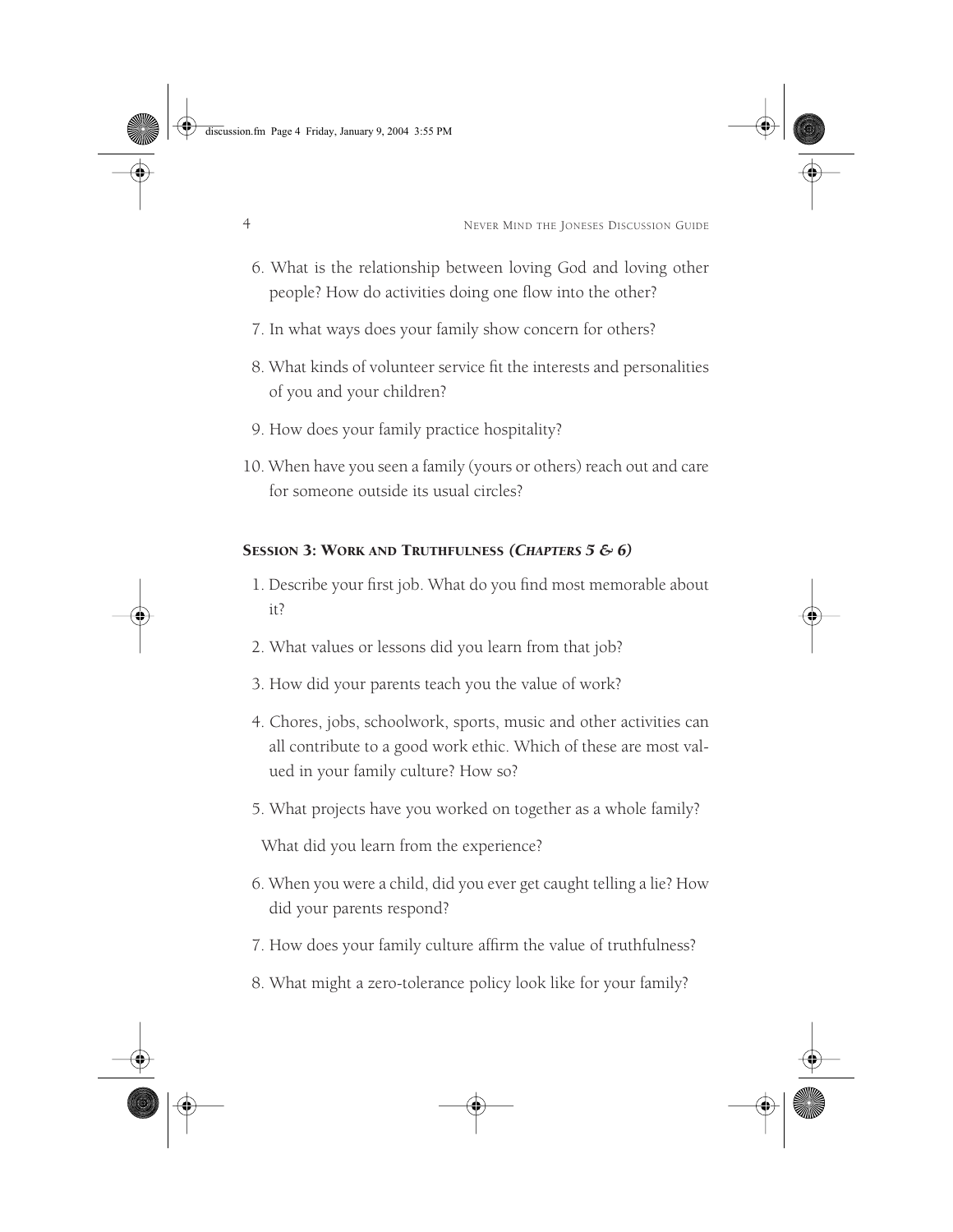discussion.fm Page 5 Friday, January 9, 2004 3:55 PM

NEVER MIND THE JONESES DISCUSSION GUIDE

- 9. Some families are more sarcastic and biting in their humor than others. How might you guard your family against questionable speech?
- 10. How often do your family members affirm and encourage one another?
- 11. How else might you cultivate a culture of positive speech and trustworthy words?

#### SESSION 4: LOVE AND FAITHFULNESS *(CHAPTERS 7 & 8)*

- 1. Who made up your family when you were growing up?
- 2. When you were growing up, how close were you to your grandparents, aunts, uncles, cousins and other relatives?
- 3. What issues challenge your family's sense of unity and identity?
- 4. How does your family counteract the forces that pull it in different directions?
- 5. What mealtime rituals did your family of origin have?
- 6. How often does your present family eat meals together?
- 7. What special "family night" kinds of activities, birthday celebrations or family reunions does your family have?
- 8. How did your family of origin discuss sexual issues?

How does your family now discuss them?

9. How do you model sexual fidelity? How do your adult relationships help your children see how men and women should relate

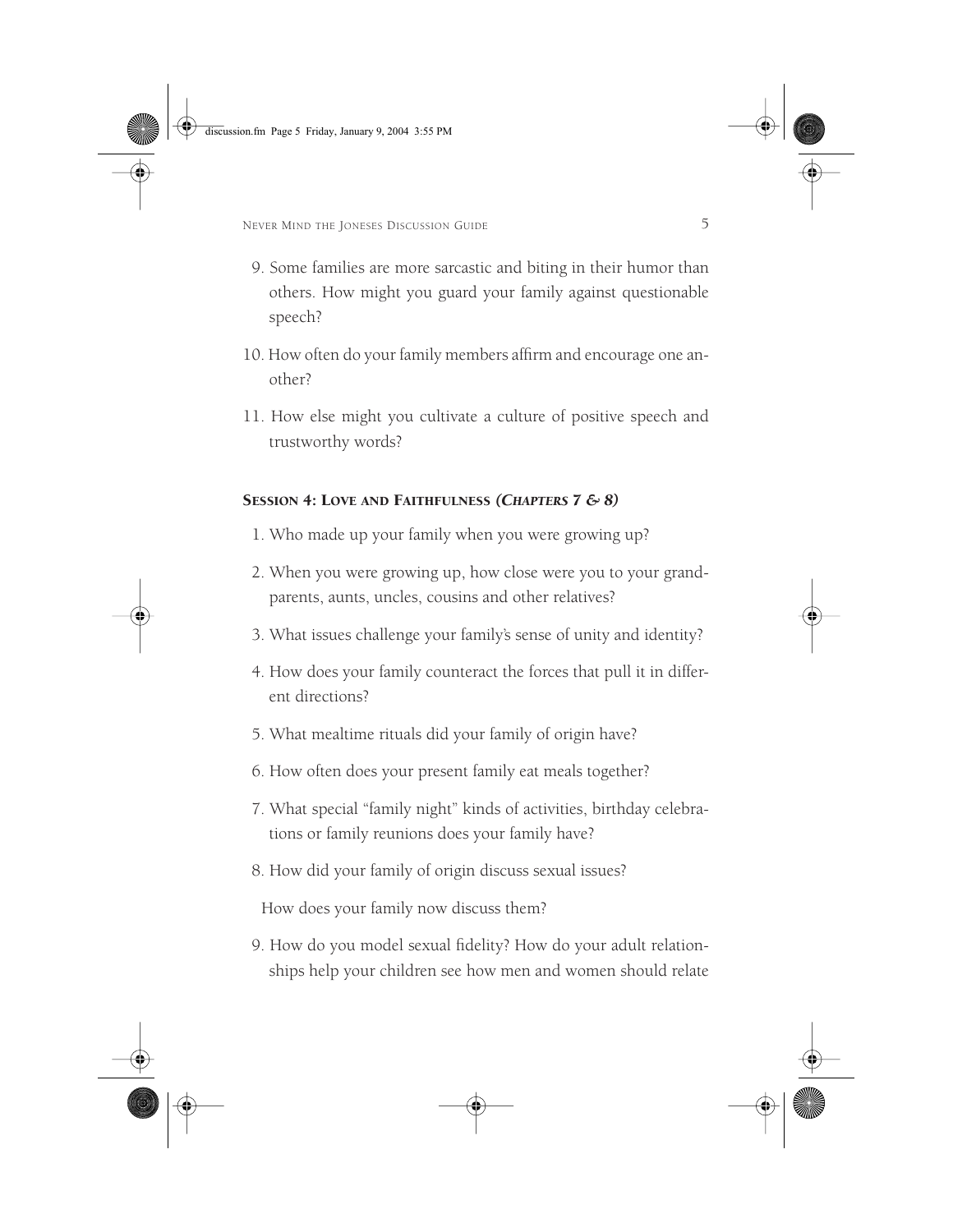6 NEVER MIND THE JONESES DISCUSSION GUIDE

to one another and treat each other?

10. Did your parents ever take you on a "date" (p. 111)? What kind of guidance did they give (or not give) you about dating?

What kind of guidance have you provided for your children in this area?

11. How have you helped your children make wise decisions about movies, fashion, etc.?

#### SESSION 5: GENEROSITY AND SUBMISSION *(CHAPTERS 9 & 10)*

- 1. When did you or your children first learn to share?
- 2. The author says, "I would rather be cheated a hundred times than have a heart of stone" (p. 125). Do you agree? How do you guard against having a heart of stone?
- 3. What do you do with your children's finances and/or allowances?
- 4. How do you encourage them to give to others?
- 5. What Christmas rituals does your family have that encourage generosity, or how else do you make your possessions or resources available to those who might need them?
- 6. What did your parents do if you disobeyed them?
- 7. How do you teach your children to be obedient?
- 8. How does your family show respect for elders or other authority figures?
- 9. Teamwork is a form of submission. How have you or your chil-

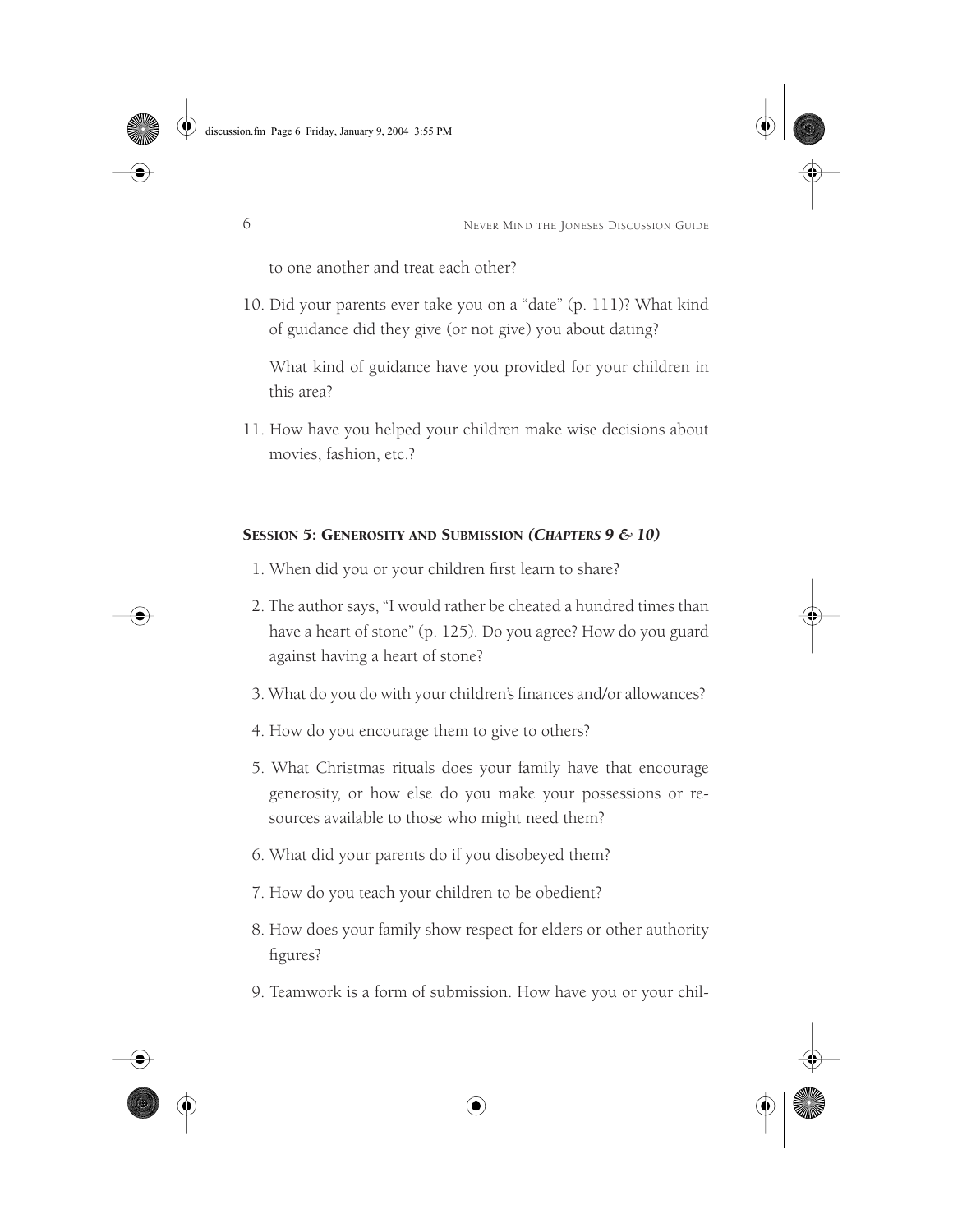discussion.fm Page 7 Friday, January 9, 2004 3:55 PM

NEVER MIND THE JONESES DISCUSSION GUIDE

dren experienced submission through team activities?

10. Submission can be understood as knowing your place and serving there with humility. How have you modeled submission at church? At work? Elsewhere?

#### SESSION 6: BOUNDARIES AND JOY *(CHAPTERS 11 & 12)*

- 1. When have extended family members or church members infringed on your family's boundaries? How do you set and enforce appropriate boundaries?
- 2. Why are boundaries important for healthy self-identity?
- 3. What are some "privacy zones" in your family? (For example, do family members have possessions or areas that are their own space?)
- 4. What manners or rules of conduct, like "don't interrupt when someone's talking," are understood boundaries in your family?
- 5. What special rites of passage or transitions does your family celebrate?
- 6. How often does your family have fun nights? What kinds of things do you do?
- 7. What is the role of music in your family?
- 8. How often do your family members affirm and thank one another? What can you do to create a culture of praise and gratitude?

#### SESSION 7: REST AND CREATION *(CHAPTERS 13 & 14)*

1. How does your family observe the Sabbath? Are there things you

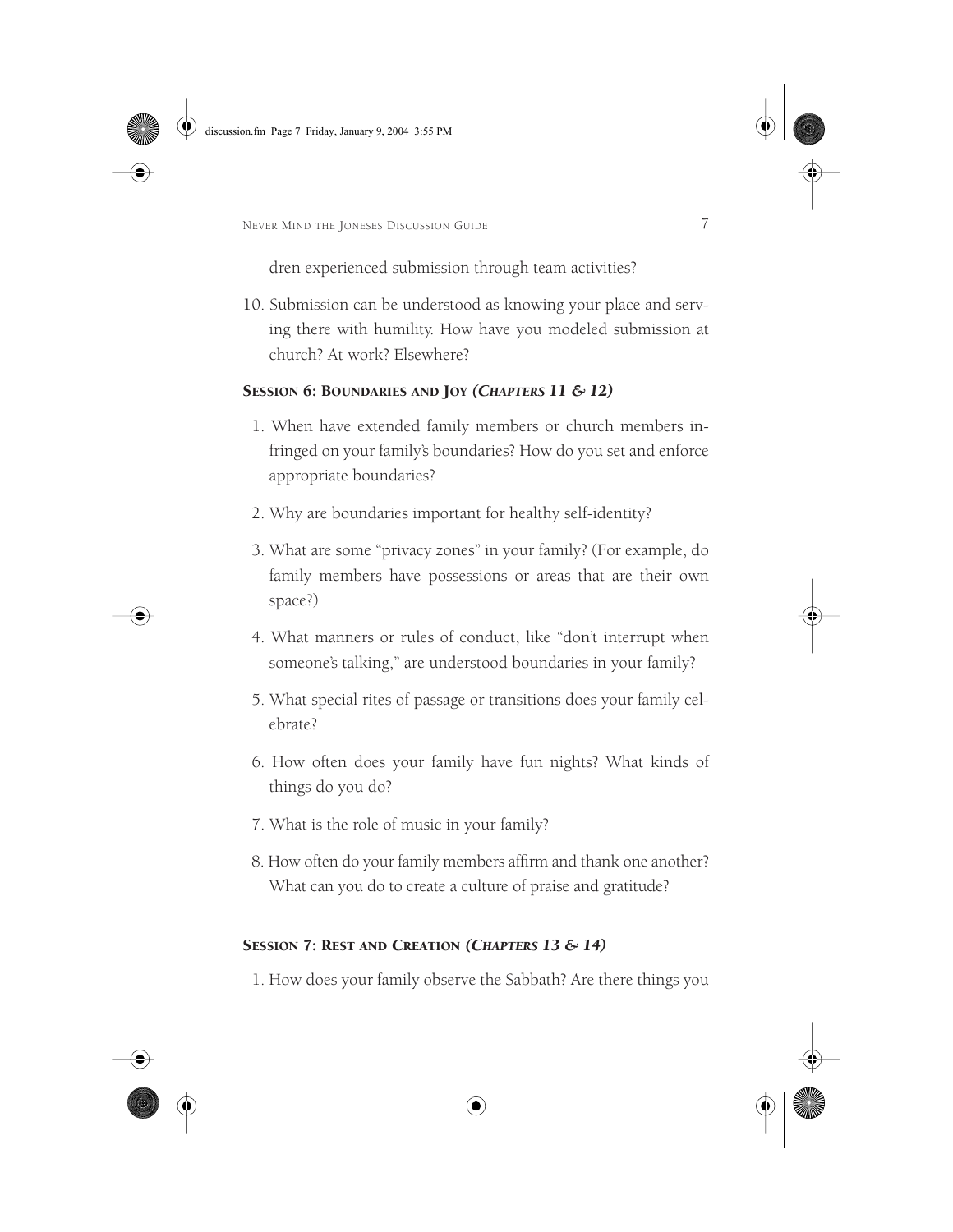#### 8 NEVER MIND THE JONESES DISCUSSION GUIDE

do or don't do?

- 2. How does your family rest from television or other media? Are there times during each day or week that are set aside for quiet?
- 3. Describe a memorable family vacation. What did you learn about each other during the trip?
- 4. Are there things in your family's schedule that should be cut out? What might your life look like without them?
- 5. Does your family enjoy the outdoors? How do you appreciate God's creation?
- 6. Some families love dogs or cats; others fill their houses with hippos, ducks or polar bears. (Not real ones!) What are your family's favorite animals? Why?
- 7. How does your family act as good stewards of the earth and its resources? What do you do to conserve or recycle?
- 8. Some families don't see care for creation as a core value. How can you make it a key component of Christian discipleship?

#### SESSION 8: CONTENTMENT AND GRACE *(CHAPTERS 15 & 16 AND "A FEW FINAL WORDS")*

- 1. When are you or your children most discontented?
- 2. What kinds of possessions, events or experiences do you tend to covet?
- 3. The author suggests that we limit shopping, gifts and TV (pp. 183-84). Why? Which of these might be hardest for you and